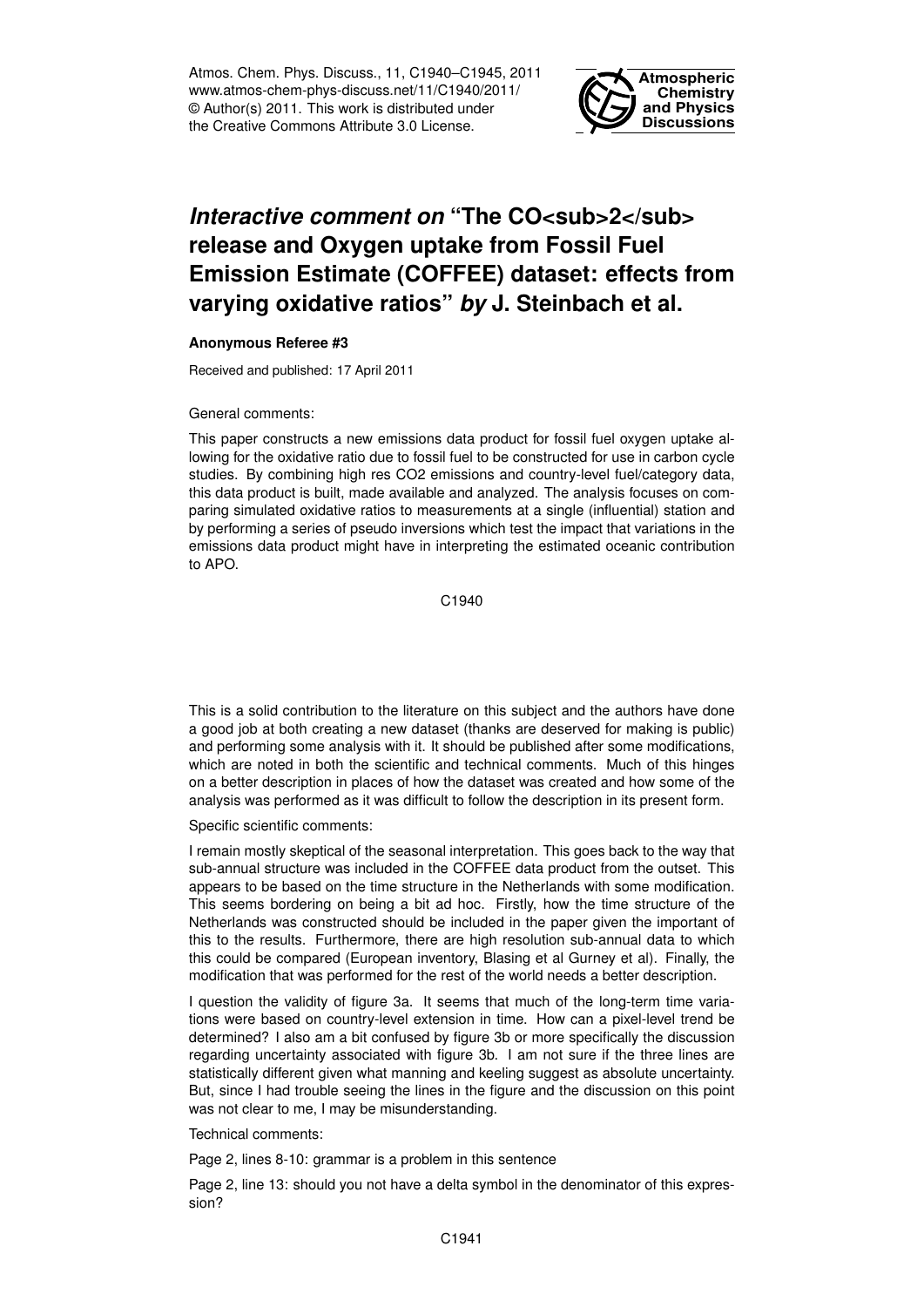Page 2, line 14: "... whereas it is  $\alpha$ F=1.4 for fossil fuel..."

Page 3, first para: I find this discussion a bit confusing as you seem to be suggesting these ratios are now inferred ratios from atmospheric measurements? A bit more clarification would help here. The last sentence suggests that these are calculated from CDIAC values. So, I assume that the OR is based on measurements that when combine with emission estimates from CDIAC result in the calculated OR? Again, I think just some clarification would help.

Page 3, line 9: I think you need to close a parentheses.

Page 3, line 13: "...global maps of the oxygen uptake..."

Page 3, line 28: "... with oxidative ratios at the national level.."

Page 3 line 29: Start the sentence with "high resolution CO2 emissions. . ." this will make it clear that this is tied to the phrase in the previous intro sentence.

Page 4, line 6: "... cement production data at the national level.."

Page 4, 1st para: pretty heavy extrapolation... any worries about this? It is worth a comment, I think.

Page 4, line 13: instead of "sorts" use "categories".

Page 5, line 15: "...uptake at the gridcell level..."

Page 5, line 16: "..year were multiplied by the obtained. . ."

Page 5: an equation might be helpful here to show the relationship between the high res CO2 and the country/fuel derived OR to get the O2 uptake.

Page 5, line 19 and forward: The temporal structure appears to be very ad hoc. Sounds like using the Netherlands as the template with some adjustment. On line 24, suppression in lower latitudes is referred to and done where "reasonable". This is vague and warrants some further description as the time structure is critical to such a dataset.

C<sub>1942</sub>

Page 5, line 30/31: I would not the download website here as well as where you have it in the conclusions portion of the paper.

Page 6, line 14: strike "expectedly"

Page 6, line 18: comma needed after "India"

Page 6, line 21: strike "in the plot".

Page 7 line 8: strike "merely" and "only".

Page 7, lines 4-26: since this is all based on the time structure of a small country, the Netherlands, I recommend caution in interpreting the time structure from your global map. It is somewhat tautological. For example, the depressed seasonality in the tropics is nothing more than a reflection of what you imposed. Also, how might this compare to high res country treatments such as Gurney et al or Blasing et al for the US? You can note all of the time structure but you must reiterate that this is nothing more than the Dutch time structure. This also places emphasis on explaining how that time structure was created (in EDGAR).

Page 7, line 27-31: But, if the pixel-level data were built from 2001 on with a countrylevel time series, how can you honestly calculate a pixel-level trend? You don't have the resolution in time at the pixel level (it is country-level time extension). This is a bit misleading it seems to me.

Page 8. Line 24-28: I wonder if the lines in 3b are actually statistically different from each other. CDIAC states 10% uncertainties. . . this would imply that there isn't much difference between these. Error bars would help to convince the reader that these are actually different. My suspicion is that they aren't. If you take the manning and keeling uncertainty yuou quote in the next para these don't appear to be different. Add in the uncertainty in the CO2 emissions and I think you can't separate them at all.

Page 8, line 32: I think you want to note that this is the most recent sink estimate that incorporates APO. There are many estimate of carbon uptake and many of these vary